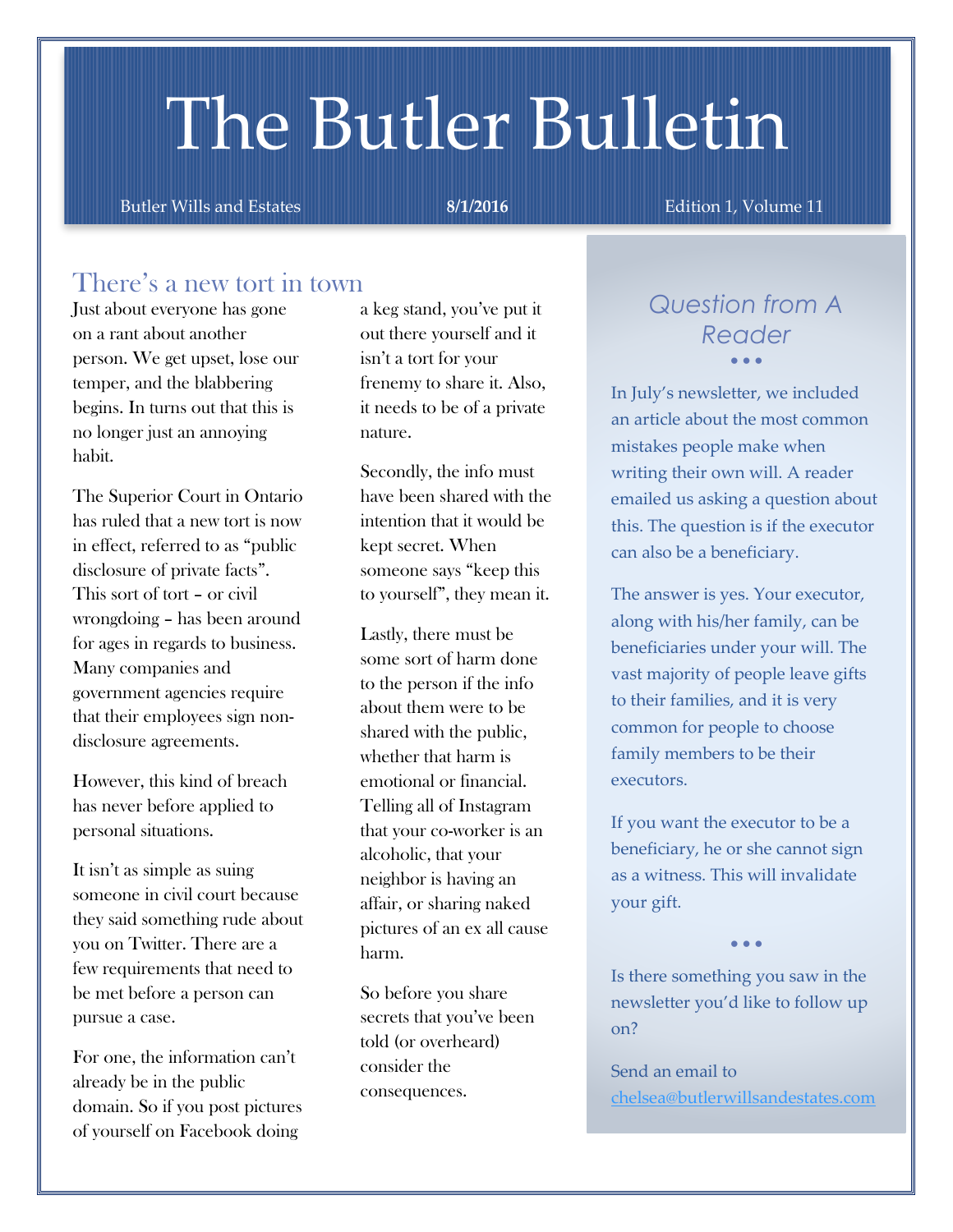## HOW DO I FIND OUT WHAT HAS HAPPENED WITH A PROBATE APPLICATION?

This is a question we're asked almost every week, by both executors and beneficiaries. When an estate requires probate or letters of administration, either the executor or a lawyer hired by the executor file a package of documents with the Supreme Court. But how do you find out what is happening with those documents?

We're also asked this question by family members who want to know what happened in estates that are already completed. Here is a step-by-step guide to finding your answers online.

Each application that is filed with the probate court is received, given a file number, and kept on record. These records are available to the public, and can now be viewed online at<http://www.court.nl.ca/supreme/>

Estates that are completed contain much more information than those that are in progress. To receive the information about completed estates, there is a \$20 charge. The information about cases that are in progress is free.

#### Estates that are in progress:

- I. Visit the Supreme Court website at<http://www.court.nl.ca/supreme/> II. Click the "General Division" tab on the top bar
- III. On the right you will see "Wills and Estates Searches and e-Filing". Click this link. IV. There is a menu on the left. Select "search registries".
- V. On this page there is a bar across the top. Choose "Search Notices and Caveats". VI. Enter the first and last name of the person you are looking for.

VII. On the search results, select the one you are looking for to view the details. There are no fees to view the case number or info about the application.

Estates that are completed:

I. Visit the Supreme Court website at<http://www.court.nl.ca/supreme/> II. Click the "General Division" tab on the top bar

- III. On the right you will see "Wills and Estates Searches and e-Filing". Click this link.
	- IV. There is a menu on the left. Select "search registries".
	- V. On this page there is a bar across the top. Choose "Search Estate Cases". VI. You do not need to login or create an account to continue.

VII. For the delivery method, enter your own information. The quickest option is email.

- VIII. On the next page you can begin your search. Required information includes first and last name, and an approximate date of death. The search engine automatically searches within 5 years of the date entered.
- IX. View the search results. If the person you are looking for is not there, you can return to the previous page and search again with different criteria.

X. Once you have found the person you are looking for, you are required to enter a credit card to have the information sent to you. There are several options for how much info you would like. You can choose to have all of the information sent to you for the same price as one piece of info. The charge will remain \$20.00.

Listen for us on vocm, weekdays @ 1:30!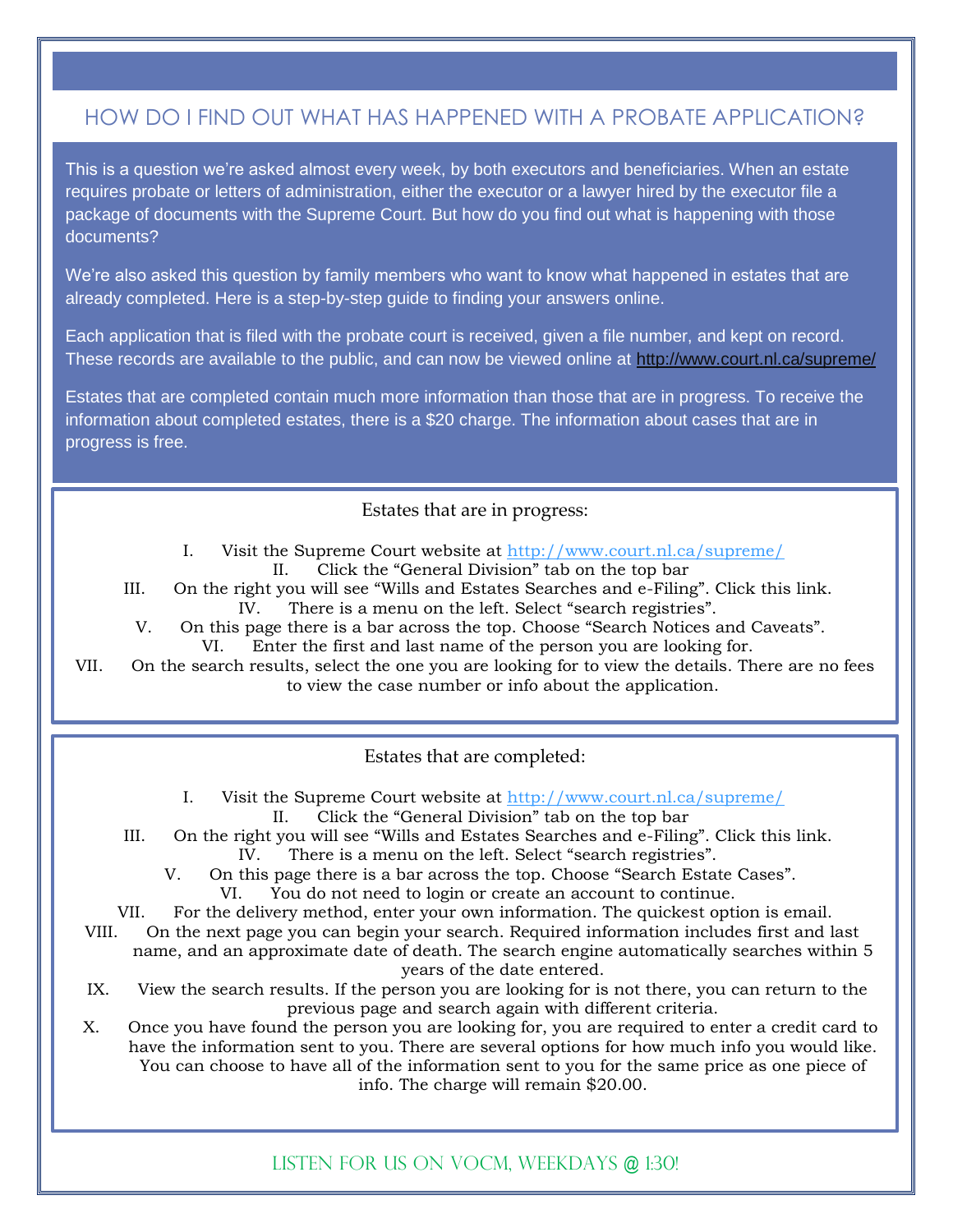### We've added two new topics!

#### Being a Beneficiary

Being a beneficiary sounds simple enough - when someone passes, you receive part of their estate. This seminar covers the more in-depth definition of being a beneficiary - the different types of beneficiaries, the rights you have as a beneficiary, signing a Release, what happens if you are named as a beneficiary as well as the executor, and more.

#### Bulletproof Your Will

This one-hour seminar covers everything you need to know in order to have a "bulletproof" will. The topics discussed include tips for choosing an executor, how to avoid potential tax issues for property, giving away personal items, properly using a residue clause, and more.

Registration in advance is recommended, as space is limited.

## WE HAVE A NEW KIT AVAILABLE!

Are you trying to deal with an estate where someone passed away without leaving a valid will? This kit contains everything you need to apply to the court to become the administrator of the estate, without hiring a lawyer.

The kit includes an 82-page printed guide with detailed instructions for completing the documents, full-size samples of all documents, and a flash drive with all of the documents to download and use.

This kit is ideal for: - Letters of Administration where there is no will

- Letters of Administration CTA where there is a will that does not appoint an executor

- Letters of Administration DBN where a previous executor did not finish off the estate.

Visit [www.butlerwillsandestates.com](http://www.butlerwillsandestates.com/) to order online.

#### **We've set the seminar schedule for**

#### **the fall!**

#### **September**

Thursday, September 8 - Executor Boot

Camp (2 hours)

Thursday, September 22 - Most Common

Questions About Probate (90 minutes)

#### **October**

Thursday, October 6 - Top 10 Estate

Planning Mistakes (75 minutes)

Thursday, October 20 - Being a

Beneficiary (60 minutes)

#### **November**

Thursday, November 3 - Executor Boot

Camp (2 hours)

Thursday, November 17 - Top 10 Estate

Planning Mistakes (75 minutes)

#### **December**

THURSDAY, DECEMBER 1 - BULLETPROOF

YOUR WILL (60 MINUTES)

Thursday, December 15 - Top 10 Estate

Planning Mistakes (75 minutes)

**All seminars are held at 6:00 pm in our** 

#### **office at 14 Forbes Street. Fee**

**includes a copy of the materials and** 

**refreshments.**